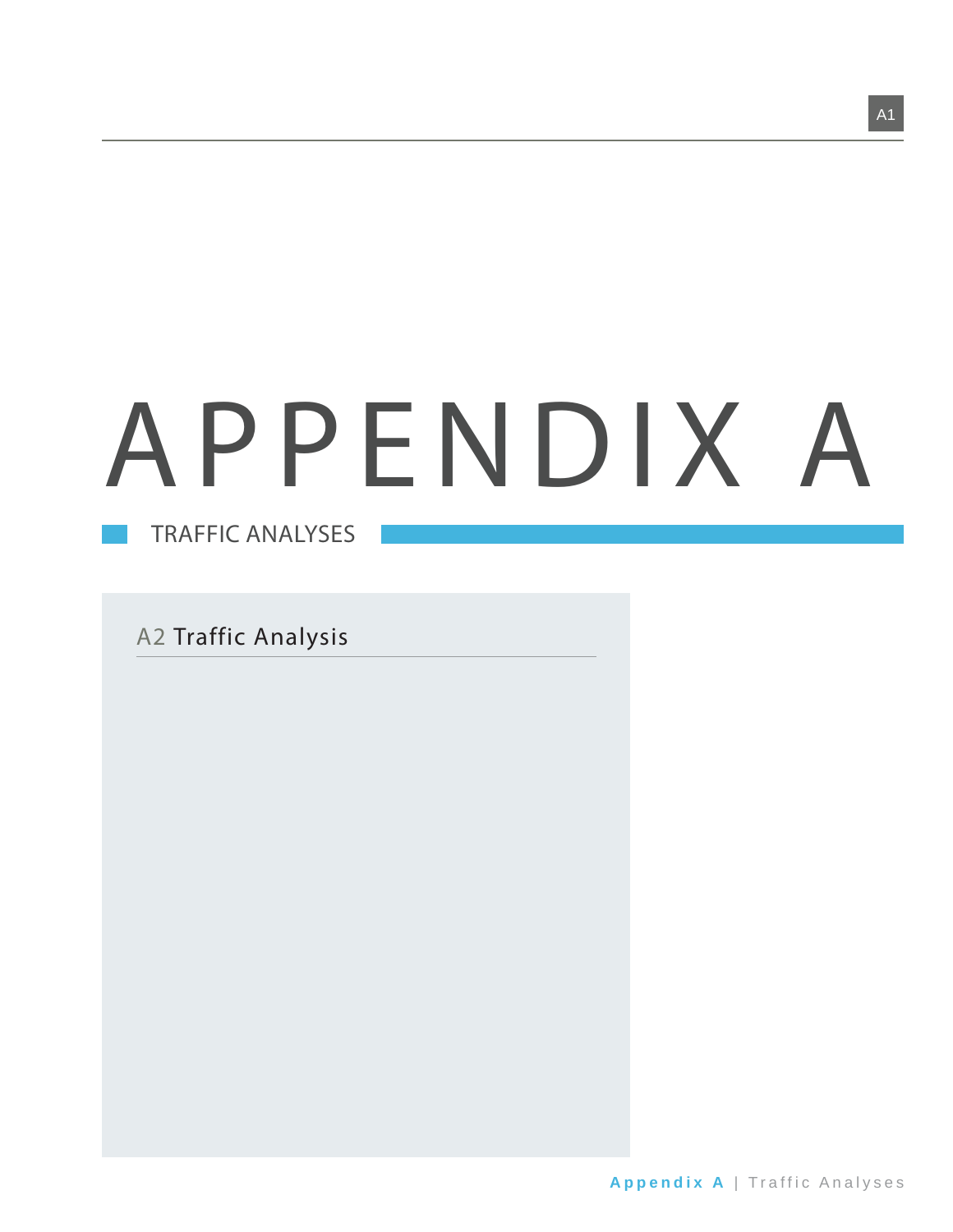## TRAFFIC ANALYSIS

This planning project included an extensive effort to reconcile the various traffic projections and models prepared in recent years for the WisDOT Verona Road project and the nearby Orchard Pointe development. The resulting traffic model was used to evaluate future land use scenarios and predict the function and design needs of intersections in the planning area. These analyses informed the Traffic Recommendations in Chapter 4.

#### **Existing Traffic Data & Synchro Model Procedure**

This study was originally scoped with the understanding, based on preliminary discussions with WisDOT staff, that both a traffic model and representative traffic volumes would be available as the basis for projecting traffic in and around the Anton Drive area. The data gathering process revealed that while pieces of the necessary traffic information were available. there was not a complete model and volume set available for analysis. The next section describes our process to establish the baseline condition from which future growth projections are derived for this traffic analysis. This analysis assumes 2020 traffic volumes based on existing land use and development, but further assumes that the WisDOT proposed geometrics are already in place.

#### **Baseline Synchro Traffic Model**

The Synchro traffic models provided by WisDOT and their consultant team included multiple models with different analysis periods for a range of potential improvements along the corridor. In some cases, the models considered an entire corridor, such as McKee Road. Many reviewed individual intersections and alternative geometrics. Once it was determined that no single Synchro model represented the future geometry as a whole, a single Synchro model was created by combining the models with the appropriate future geometry and traffic control conditions. Updates to the model were made to match lane configuration, signal plans, and any restricted accesses based off of the updated WisDOT schematic.

#### *2020 Background Traffi c*

The traffic volume information available from WisDOT included 2009 and 2010 raw traffic volumes and traffic forecasts for the years 2020, 2030, and 2040 for many of the study area intersections. Additional traffic volumes and projections were also provided via the Orchard Pointe Traffic Impact Analysis Report to assess the additional traffic volumes of the new developments south of McKee Road. No traffic volumes were provided for the internal intersections of Kapec Road & Anton Drive, Anton Drive & King James Way, and Anton Drive & Carriage Street.

Due to the changes in land use and development in Orchard Pointe, it was first necessary to determine which set of volumes best represented 2020 conditions with existing geometry prior to considering the proposed WisDOT improvements. By reviewing the 2012/2013 raw traffic counts, the 2020 forecasts, and the Orchard Pointe Build year traffic conditions, it was determined that the assumptions for opening of the Orchard Pointe development were similar to the volumes in the 2020 forecast reports provided by WisDOT. Since the forecast reports provided counts at a majority of the study area intersections, these volumes were utilized as the "2020 Background Traffic." Volumes for the missing intersections were generated based on volume balancing between known intersections, adjacent land uses, and greater neighborhood connectivity to the study area.

Once approximated volumes had been generated for all study intersections, the volumes were then redistributed throughout the study area based on the proposed WisDOT improvements. Volumes were redistributed based on assumed logical driver behaviors, area origins and destinations, and access or intersection restrictions and traffic control.

#### *2030 Background Traffi c*

To analyze the operations in the year 2030 with existing development, the 2020 Base Traffic Volumes were forecasted forward at a 1.5% linear annual growth rate for the AM and PM peak hours. The 2030 Background Traffic volumes were used as a conservative measure to analyze the base conditions in the project area prior to additional development.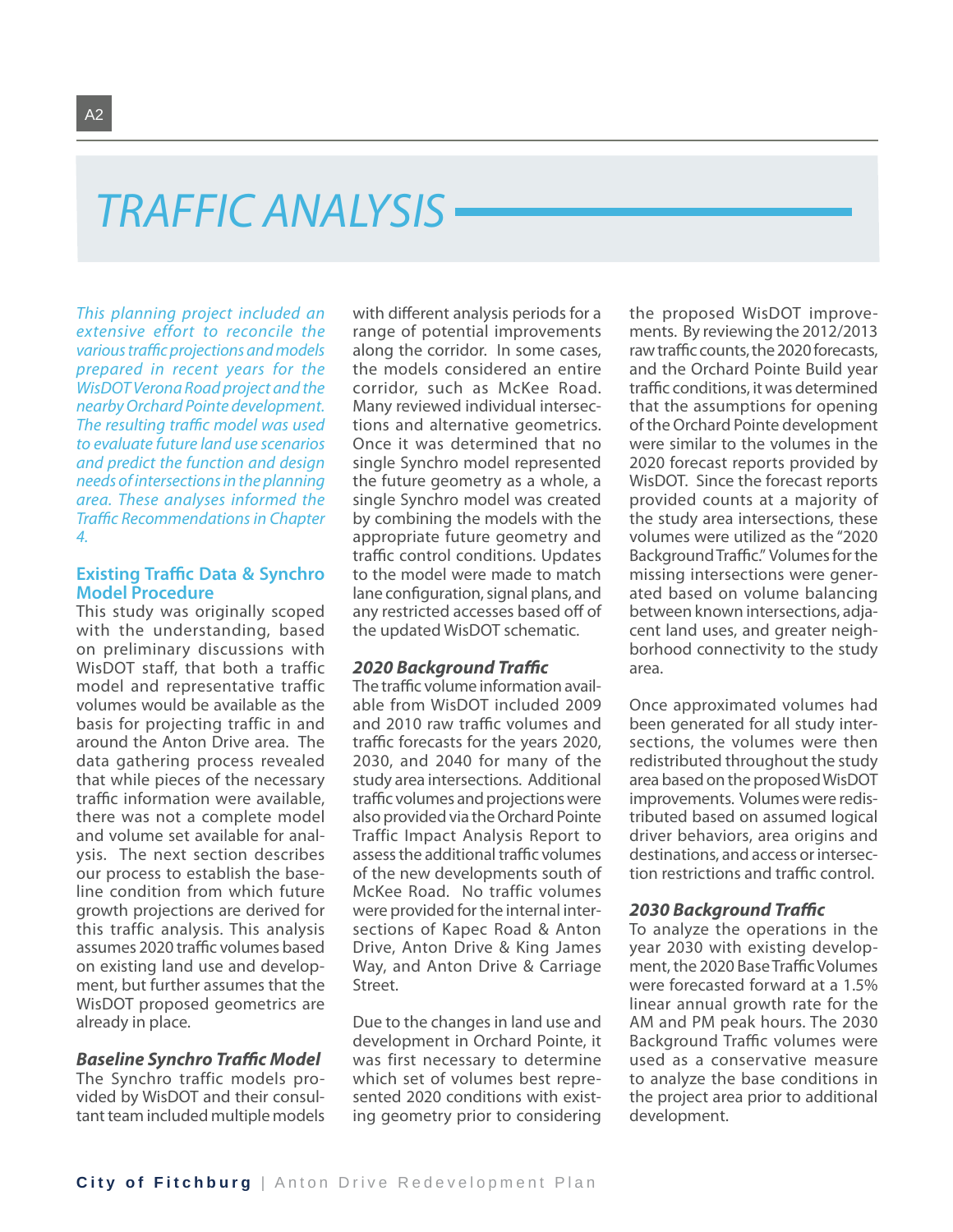| Intersection                                   | Control           | Peak Hour      | <b>MOE</b>                              |                | Eastbound      |              | Westbound    |                |                |              | Northbound     |              | Southbound   |                |              |
|------------------------------------------------|-------------------|----------------|-----------------------------------------|----------------|----------------|--------------|--------------|----------------|----------------|--------------|----------------|--------------|--------------|----------------|--------------|
|                                                |                   |                |                                         | LT             | TH             | <b>RT</b>    | LT           | TH             | <b>RT</b>      | LT           | TH             | <b>RT</b>    | LT           | TH             | <b>RT</b>    |
| Fitchrona Road & County<br>Road PD/McKee Road  |                   |                | <b>LOS</b>                              | $\overline{A}$ | $\mathsf{C}$   | B.           | $\mathsf{C}$ | $\overline{B}$ | $\overline{A}$ | $\mathsf{C}$ | $\mathsf{C}$   | $\mathsf{C}$ | $\mathsf{C}$ | $\mathsf{C}$   | $\mathsf{C}$ |
|                                                |                   | <b>AM Peak</b> | Delay (s)                               | $\mathbf{0}$   | 27.1           | 14.4         | 30.5         | 10             | $\mathbf{0}$   | 28.2         | 29.5           | 21.8         | 22.3         | 23.5           | 24           |
|                                                |                   |                | V/C Ratio                               | $\mathbf{0}$   | 0.88           | 0.17         | 0.28         | 0.3            | $\Omega$       | 0.45         | 0.68           | 0.07         | 0.52         | 0.12           | 0.18         |
|                                                |                   |                | Queue (ft)                              | $\mathbf{0}$   | 425            | 25           | 25           | 125            | $\overline{0}$ | 75           | 125            | 25           | 100          | 25             | 25           |
|                                                |                   |                | LOS                                     | Α              | $\mathsf{C}$   | $\mathsf{C}$ | D            | B              | A              | D            | $\mathsf{C}$   | $\mathsf{C}$ | $\mathsf{C}$ | $\mathsf{C}$   | $\mathsf{C}$ |
|                                                |                   | PM Peak        | Delay (s)                               | 0              | 26.2           | 21.8         | 42.1         | 14.7           | $\Omega$       | 44.2         | 24.7           | 20.4         | 23.1         | 27.9           | 31.9         |
|                                                |                   |                | V/C Ratio                               | 0              | 0.71           | 0.34         | 0.8          | 0.58           | $\Omega$       | 0.86         | 0.18           | 0.37         | 0.38         | 0.35           | 0.65         |
|                                                | Signal            |                | Queue (ft)                              | $\mathbf 0$    | 225            | 25           | 150          | 225            | $\Omega$       | 200          | 75             | 75           | 100          | 75             | 25           |
|                                                |                   |                | LOS                                     |                | $\overline{A}$ |              |              | $\overline{A}$ |                |              | B              |              |              |                |              |
|                                                |                   | <b>AM Peak</b> | Delay (s)                               |                | $\mathbf{0}$   |              |              | 7.7            |                |              | 11.7           |              |              |                |              |
| Kapec Road & Fitchrona<br>Road                 |                   |                | V/C Ratio                               |                | $\Omega$       |              |              | 0.04           |                |              | 0.37           |              |              |                |              |
|                                                |                   |                | Queue (ft)                              |                | $\mathbf{0}$   |              |              | 25             |                |              | 50             |              |              |                |              |
|                                                |                   |                | LOS                                     |                | A              |              |              | $\overline{A}$ |                |              | B              |              |              |                |              |
|                                                |                   | PM Peak        | 7.7<br>$\mathbf 0$<br>12.2<br>Delay (s) |                |                |              |              |                |                |              |                |              |              |                |              |
|                                                |                   |                | V/C Ratio                               |                | $\mathbf 0$    |              |              | 0.14           |                |              | 0.48           |              |              |                |              |
|                                                | Stop Control      |                | Queue (ft)                              |                | $\mathbf 0$    |              |              | 25             |                |              | 75             |              |              |                |              |
|                                                |                   |                | LOS                                     |                | B              |              |              | $\overline{A}$ |                |              | $\overline{A}$ |              |              | B              |              |
|                                                |                   | AM Peak        | Delay (s)                               |                | 14.3           |              |              | 9.3            |                |              | 8.8            |              |              | 10.4           |              |
|                                                |                   |                | V/C Ratio                               |                | 0.58           |              |              | 0.17           |                |              | 0.04           |              |              | 0.35           |              |
| King James Way (N/S) &<br>Fitchrona Road/Anton |                   |                | Queue (ft)                              |                | 100            |              |              | 25             |                |              | 25             |              |              | 25             |              |
| Drive (E/W)                                    |                   |                | LOS                                     |                | D              |              |              | D              |                |              | B              |              |              | $\mathsf{C}$   |              |
|                                                |                   | PM Peak        | Delay (s)                               |                | 27.9           |              |              | 25.7           |                |              | 10.9           |              |              | 15.3           |              |
|                                                | All-Way Stop      |                | V/C Ratio                               |                | 0.8            |              |              | 0.78           |                |              | 0.07           |              |              | 0.5            |              |
|                                                | Control           |                | Queue (ft)                              |                | 25             |              |              | 200            |                |              | 200            |              |              | 75             |              |
|                                                |                   |                | LOS                                     |                | $\overline{A}$ |              |              | $\overline{A}$ |                |              | $\mathsf{A}$   |              |              | $\overline{A}$ |              |
|                                                |                   | <b>AM Peak</b> | Delay (s)                               |                | 6.1            |              |              | 6.4            |                |              | 8.1            |              |              | 4.4            |              |
|                                                |                   |                | V/C Ratio                               |                | 0.33           |              |              | 0.3            |                |              | 0.39           |              |              | 0.02           |              |
| Williamsburg Way &                             |                   |                | Queue (ft)                              |                | 50             |              |              | 50             |                |              | 50             |              |              | 25             |              |
| Anton Drive                                    |                   |                | LOS                                     |                | B              |              |              | A              |                |              | Α              |              |              | Α              |              |
|                                                |                   | PM Peak        | Delay (s)                               |                | 12.3           |              |              | 9.6            |                |              | 6.3            |              |              | 5.4            |              |
|                                                |                   |                | V/C Ratio                               |                | 0.63           |              |              | 0.53           |                |              | 0.23           |              |              | 0.04           |              |
|                                                | <b>ROUNDADOUT</b> |                | Queue (ft)                              |                | 125            |              |              | 75             |                |              | 25             |              |              | 25             |              |

### Table 1: 2020 capacity outputs for existing development and WisDOT geometrics.

#### **Intersection Operations**

The operational analysis and capacity analysis was completed using Synchro 9 with HCM Outputs, which is based on the procedures, methods and techniques contained in the Highway Capacity Manual, 2010 Edition. Roundabout analysis at the intersection of Williamsburg Way and Anton Drive was completed using SIDRA software with HCM outputs.

This type of analysis provides a Level of Service (LOS) for the subject intersection, which is a quantitative measure that refers to the overall quality of flow at the intersection ranging from very good (LOS A) to very poor (LOS F). For this analysis, it was requested to identify which intersections drop below LOS D. If this condition existed at any of the subject intersections, a second analysis of the volume/geometric scenarios was completed to determine adequate improvements to reduce the LOS below a LOS D for all movements.

#### 2020 Volumes, Existing Development and WisDOT Geometrics:

The 2020 traffic volumes with existing development and WisDOT geometrics were analyzed to determine the baseline capacity of the improvements to compare future volume and development scenarios against. The results are summarized in Table 1 (above).

The findings of this analysis show that the intersections within the study area operate at acceptable LOS conditions, and that projected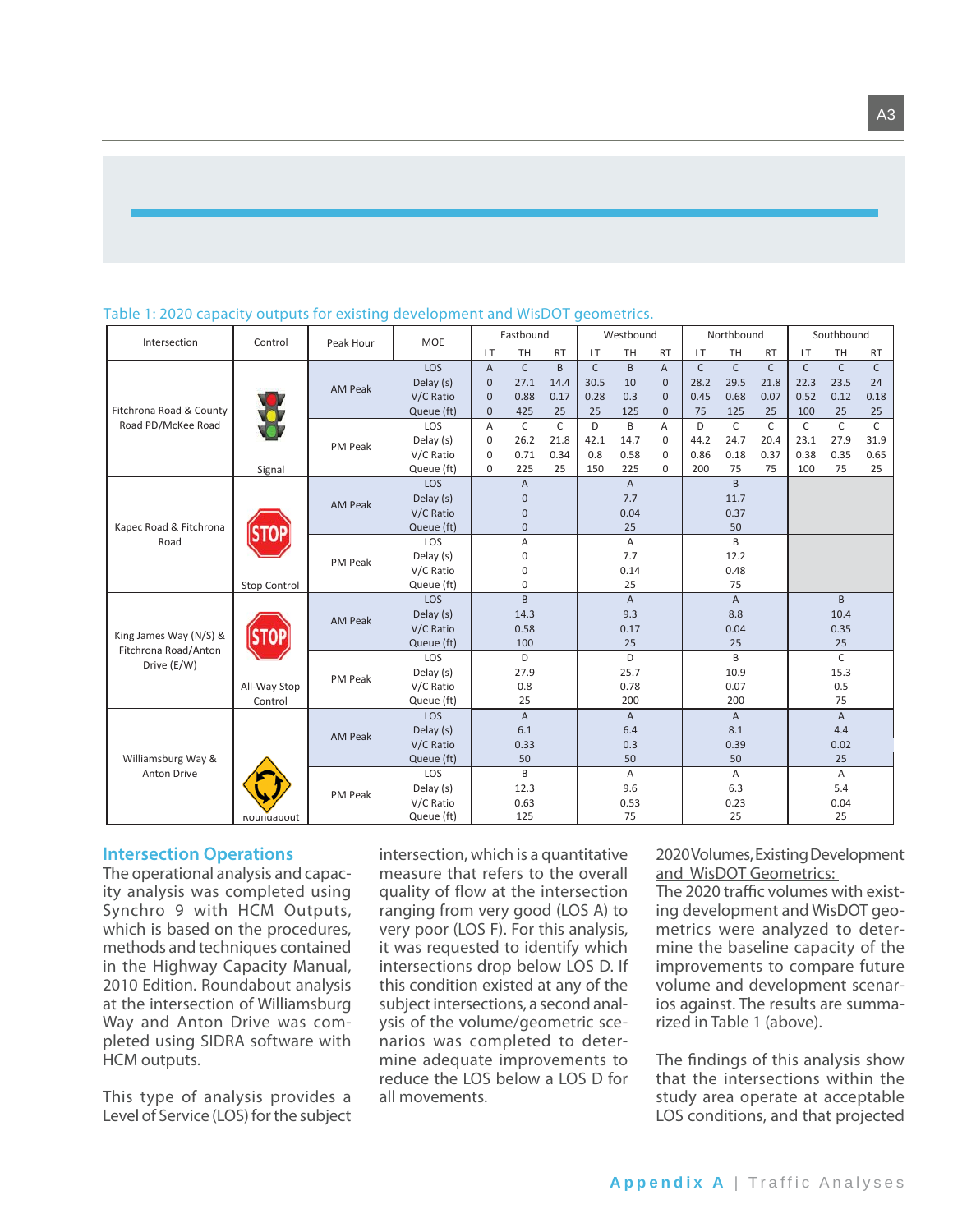#### Table 2: 2030 capacity outputs for existing development and WisDOT geometrics.

| Intersection           | Control      | Peak Hour      | <b>MOE</b>                                |                | Eastbound      |              |      | Westbound      |                |      | Northbound     |              |      | Southbound     |              |
|------------------------|--------------|----------------|-------------------------------------------|----------------|----------------|--------------|------|----------------|----------------|------|----------------|--------------|------|----------------|--------------|
|                        |              |                |                                           | LT             | <b>TH</b>      | <b>RT</b>    | LT   | <b>TH</b>      | <b>RT</b>      | LT   | <b>TH</b>      | <b>RT</b>    | LT   | <b>TH</b>      | <b>RT</b>    |
|                        |              |                | LOS                                       | $\overline{A}$ | D              | B            | D    | B              | $\overline{A}$ | D    | D              | $\mathsf{C}$ | C    | $\mathsf C$    | $\mathsf{C}$ |
|                        |              | <b>AM Peak</b> | Delay (s)                                 | $\mathbf 0$    | 49.2           | 14.9         | 41.7 | 11.5           | $\Omega$       | 37.2 | 36.9           | 26.1         | 31.1 | 33             | 32.2         |
| Fitchrona Road &       |              |                | V/C Ratio                                 | $\mathbf{0}$   | 1.0            | 0.08         | 0.30 | 0.34           | $\Omega$       | 0.46 | 0.64           | 0.01         | 0.51 | 0.16           | 0.02         |
| County Road PD/McKee   |              |                | Queue (ft)                                | $\mathbf 0$    | 650            | 25           | 50   | 150            | $\Omega$       | 125  | 200            | 25           | 125  | 50             | 25           |
| Road                   |              |                | LOS                                       | A              | $\mathsf{C}$   | $\mathsf{C}$ | D    | B              | A              | D    | D              | $\mathsf{C}$ | D    | D              | D            |
|                        |              | PM Peak        | Delay (s)                                 | $\mathbf 0$    | 32.1           | 25.4         | 54.1 | 18.7           | $\Omega$       | 51.1 | 36.9           | 31           | 35.8 | 44.1           | 50.3         |
|                        |              |                | V/C Ratio                                 | $\mathbf 0$    | 0.73           | 0.33         | 0.82 | 0.65           | $\mathbf 0$    | 0.86 | 0.25           | 0.51         | 0.48 | 0.49           | 0.72         |
|                        | Signal       |                | Queue (ft)                                | $\mathbf{0}$   | 425            | 50           | 200  | 450            | $\mathbf{0}$   | 275  | 125            | 150          | 175  | 125            | 25           |
|                        |              |                | LOS                                       |                | $\mathsf A$    |              |      | $\mathsf{A}$   |                |      | $\overline{B}$ |              |      |                |              |
|                        |              | <b>AM Peak</b> | Delay (s)                                 |                | $\overline{0}$ |              |      | 7.7            |                |      | 11.9           |              |      |                |              |
| Kapec Road & Fitchrona |              |                | V/C Ratio                                 |                | $\overline{0}$ |              |      | 0.03           |                |      | 0.33           |              |      |                |              |
|                        |              |                | Queue (ft)                                |                | $\overline{0}$ |              |      | 25             |                |      | 50             |              |      |                |              |
| Road                   |              |                | LOS                                       |                | A              |              |      | $\overline{A}$ |                |      | $\mathsf{C}$   |              |      |                |              |
|                        |              |                | Delay (s)                                 |                | 0              |              |      | 7.7            |                |      | 19             |              |      |                |              |
|                        |              |                | PM Peak<br>V/C Ratio<br>0.12<br>0.59<br>0 |                |                |              |      |                |                |      |                |              |      |                |              |
|                        | Stop Control |                | Queue (ft)                                |                | $\Omega$       |              |      | 25             |                |      | 100            |              |      |                |              |
|                        |              |                | <b>LOS</b>                                |                | B              |              |      | $\overline{A}$ |                |      | $\overline{A}$ |              |      | $\overline{A}$ |              |
|                        |              |                | Delay (s)                                 |                | 12.7           |              |      | 9.1            |                |      | 8.6            |              |      | 10             |              |
|                        |              | <b>AM Peak</b> | V/C Ratio                                 |                | 0.51           |              |      | 0.16           |                | 0.05 |                |              |      | 0.32           |              |
| King James Way (N/S) & |              |                | Queue (ft)                                |                | 75             |              |      | 25             |                | 25   |                |              |      | 50             |              |
| Fitchrona Road/Anton   |              |                | LOS                                       |                | $\mathsf{C}$   |              |      | D              |                |      | B              |              |      | $\mathsf{C}$   |              |
| Drive (E/W)            |              |                | Delay (s)                                 | 20             |                | 31.4         |      |                | 10.8           |      |                | 15.4         |      |                |              |
|                        | All-Way Stop | PM Peak        | V/C Ratio                                 |                | 0.66           |              |      | 0.84           |                |      | 0.08           |              |      | 0.51           |              |
|                        | Control      |                | Queue (ft)                                | 125            |                | 225          |      |                | 25             |      |                | 75           |      |                |              |
|                        |              |                | <b>LOS</b>                                |                | $\overline{A}$ |              |      | $\overline{A}$ |                |      | $\overline{A}$ |              |      | $\overline{A}$ |              |
|                        |              |                | Delay (s)                                 | 6.8            |                | 7.2          |      |                | 9.1            |      |                | 4.6          |      |                |              |
|                        |              | <b>AM Peak</b> | V/C Ratio                                 |                | 0.39           |              |      | 0.36           |                |      | 0.44           |              |      | 0.02           |              |
| Williamsburg Way &     |              |                | Queue (ft)                                |                | 50             |              |      | 50             |                | 50   |                |              | 25   |                |              |
| <b>Anton Drive</b>     |              |                | LOS                                       |                | $\mathsf{C}$   |              |      | B              |                |      | A              |              |      | A              |              |
|                        |              |                | Delay (s)                                 |                | 16.1           |              |      | 11             |                |      | 6.9            |              |      | 5.7            |              |
|                        |              | PM Peak        | V/C Ratio                                 |                | 0.74           |              |      | 0.59           |                |      | 0.26           |              | 0.04 |                |              |
|                        | Roundabout   |                | Queue (ft)                                |                | 175            |              |      | 100            |                |      | 25             |              |      | 25             |              |

queuing does not interfere with adjacent controlled intersections. This is true for both the AM and PM peak hours.

2030 Volumes, Existing Development & WisDOT Geometrics: The 2030 traffic volumes with existing development and WisDOT geometrics were also analyzed to estimate the impacts future regional development has on capacity in the study area. Table 2 (above) summarizes the results.

The findings of the 2030 background traffic analysis show that the intersections within the study area operate at acceptable LOS conditions in both AM and PM peak hours. Projected queueing for some movements is anticipated to be longer when compared to 2020 conditions. For example, the eastbound through movement at Fitchrona Road & CTH PD/McKee Road in the AM peak hour may experience a queueing length of 650 feet, and the westbound through movement in the PM peak

hour at the same intersection may experience up to 450 feet of queue lengths. These queue lengths may cause blocking issues for right or left turning vehicles at these intersections, increasing the intersection delay and reducing capacity.

2030 Volumes, Proposed Development & WisDOT Geometrics: Two preliminary development concepts were analyzed to estimate the impact additional traffic volumes will have to the study area. Concept A proposes the majority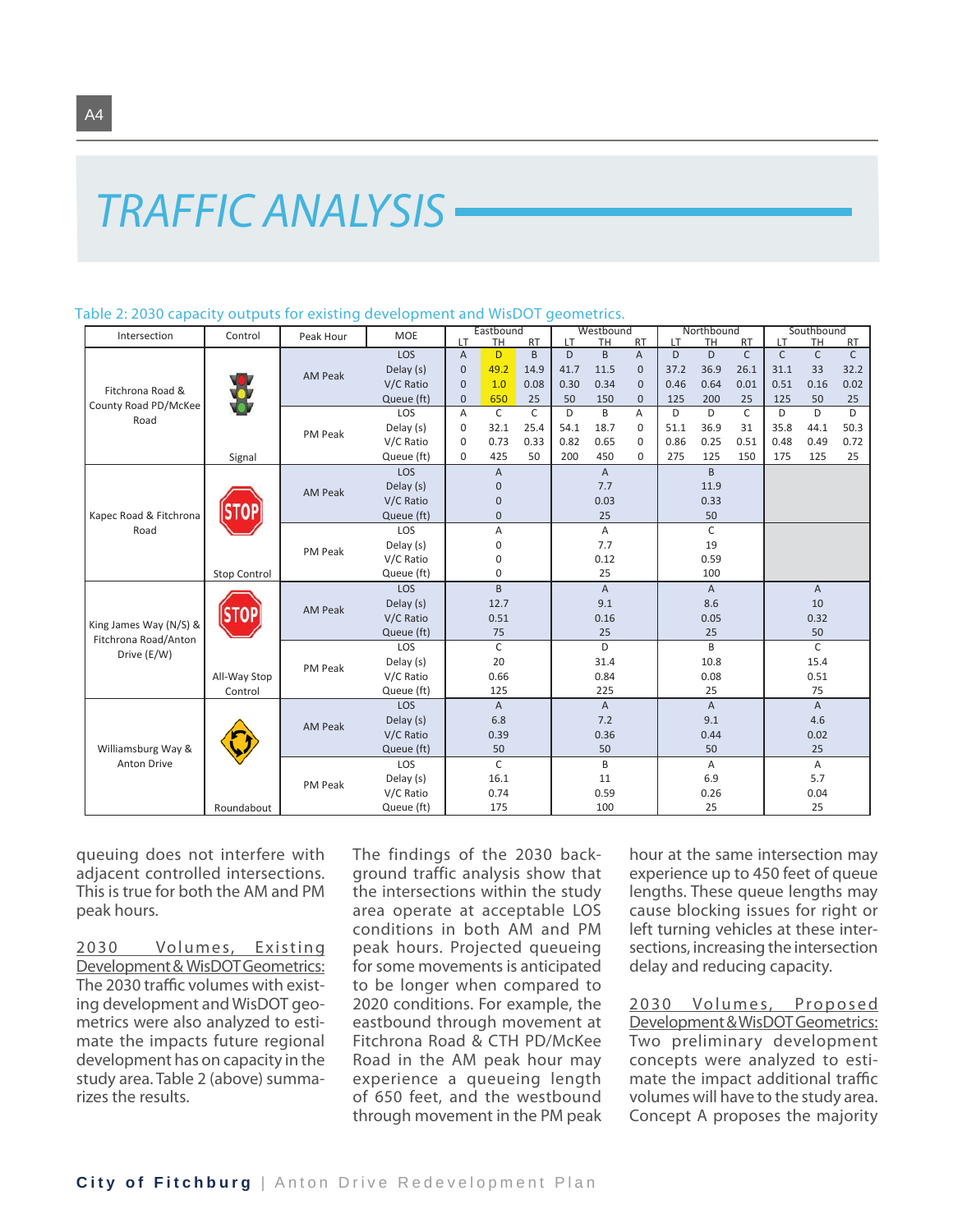of new development to include multi-unit residential buildings, with some regions proposed to include mixed-use/office buildings and one mid-box commercial building. Concept B proposes the majority of new development to include mid-box commercial buildings and mixed-use/office buildings, with some regions developed for multiunit residential buildings.

The ITE Trip Generation Manual, 9th Edition was used to estimate the amount of new trips expected for each land use. Trip generation was completed for AM and PM peak hour estimates. To begin this analysis, the study area was split up into eight sub-regions, which are displayed in Figure 1 (on the right). To project the new trips generated from the study area, the difference in trip generation between the estimated existing and proposed land uses were calculated. A 10% reduction in trips was applied in regions where linked-trip patterns were expected. For analysis purposes, it was assumed that the calculated differences in trips were the new trips generated from each sub-region. The maps on the next page depicts the estimated new trips for Concepts A and B.

#### Figure 1: Sub-Region Locations in Project Area



| <b>Access Locations</b>            | <b>Regions 1-3</b> |      | <b>Region 4</b> |      | <b>Region 5</b> |      | Region 6 |      | <b>Region 7</b> |      |      | <b>Region 8</b> |
|------------------------------------|--------------------|------|-----------------|------|-----------------|------|----------|------|-----------------|------|------|-----------------|
|                                    | In                 | Out  | In              | Out  | In              | Out  | In       | Out  | In              | Out  | In   | Out             |
| <b>Fitchrona Rd &amp; McKee Rd</b> | 0%                 | 0%   | 0%              | 25%  | 0%              | 25%  | 30%      | 50%  | 75%             | 65%  | 40%  | 65%             |
| Kapec Rd & McKee Rd                | 0%                 | 0%   | 75%             | 40%  | 75%             | 40%  | 45%      | 15%  | 0%              | 0%   | 25%  | 0%              |
| <b>King James Way</b>              | 5%                 | 5%   | 5%              | 5%   | 5%              | 5%   | 5%       | 5%   | 5%              | 5%   | 5%   | 5%              |
| Williamsburg Way & Anton Dr (West) | 10%                | 10%  | 10%             | 20%  | 10%             | 10%  | 10%      | 10%  | 10%             | 10%  | 10%  | 10%             |
| Williamsburg Way & Anton Dr (East) | 85%                | 85%  | 10%             | 10%  | 10%             | 20%  | 10%      | 20%  | 10%             | 20%  | 20%  | 20%             |
| Total                              | 100%               | 100% | 100%            | 100% | 100%            | 100% | 100%     | 100% | 100%            | 100% | 100% | 100%            |

#### Table 3: Trip Distribution Assumptions for each region at access locations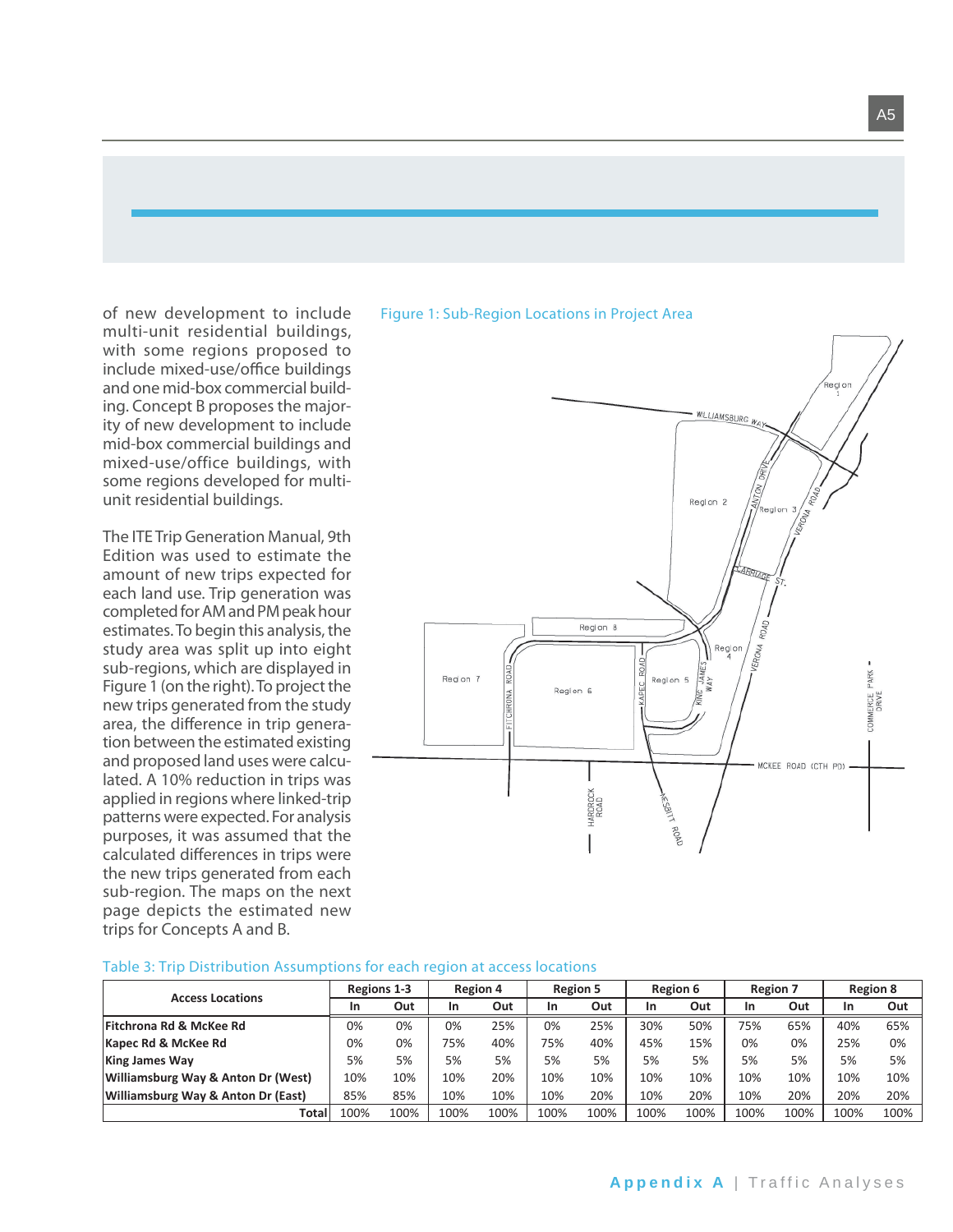## TRAFFIC ANALYSIS



**City of Fitchburg** | Anton Drive Redevelopment Plan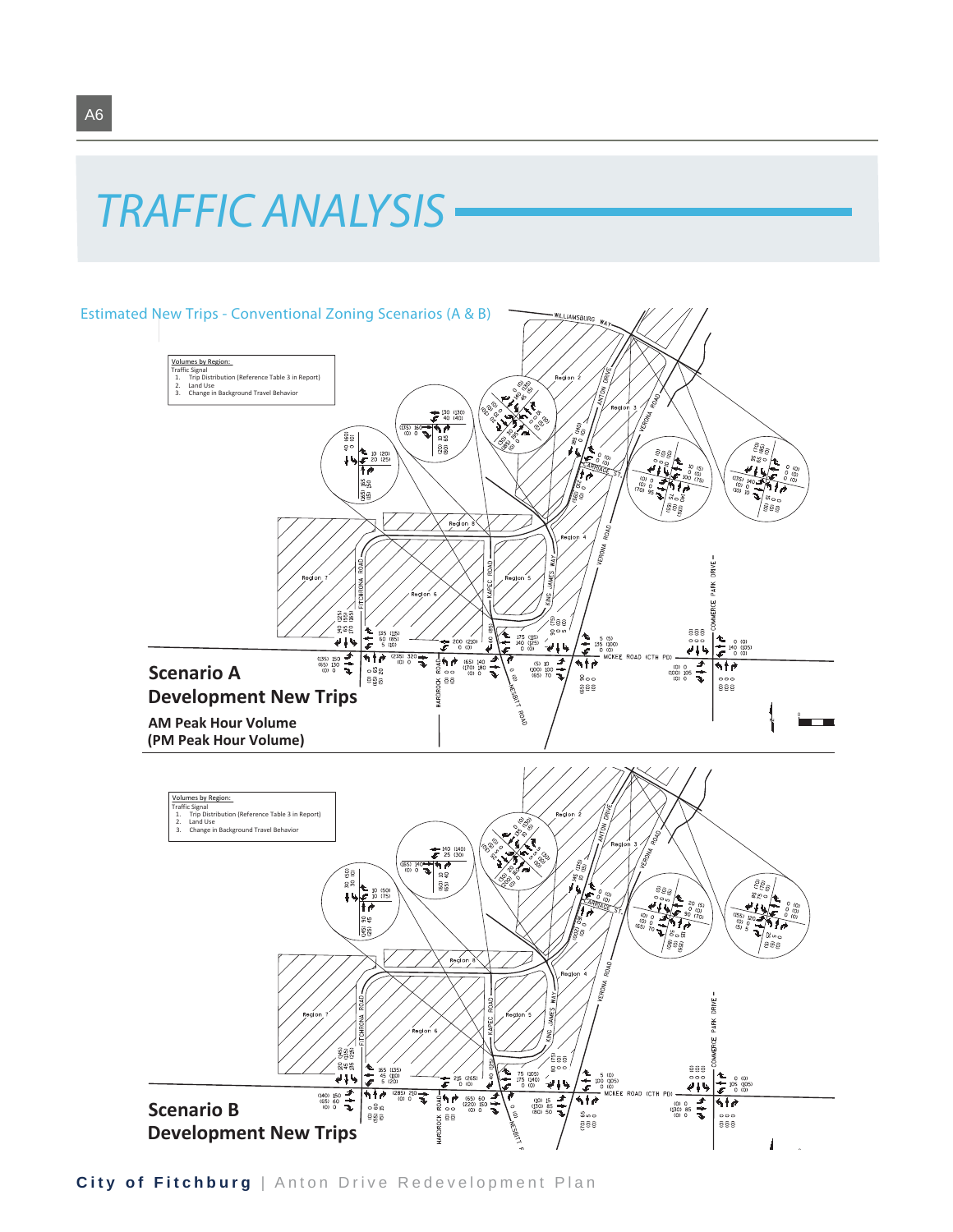

#### Estimated Total Trips - Conventional Zoning Scenarios (A & B)

**Appendix A** | Traffic Analyses